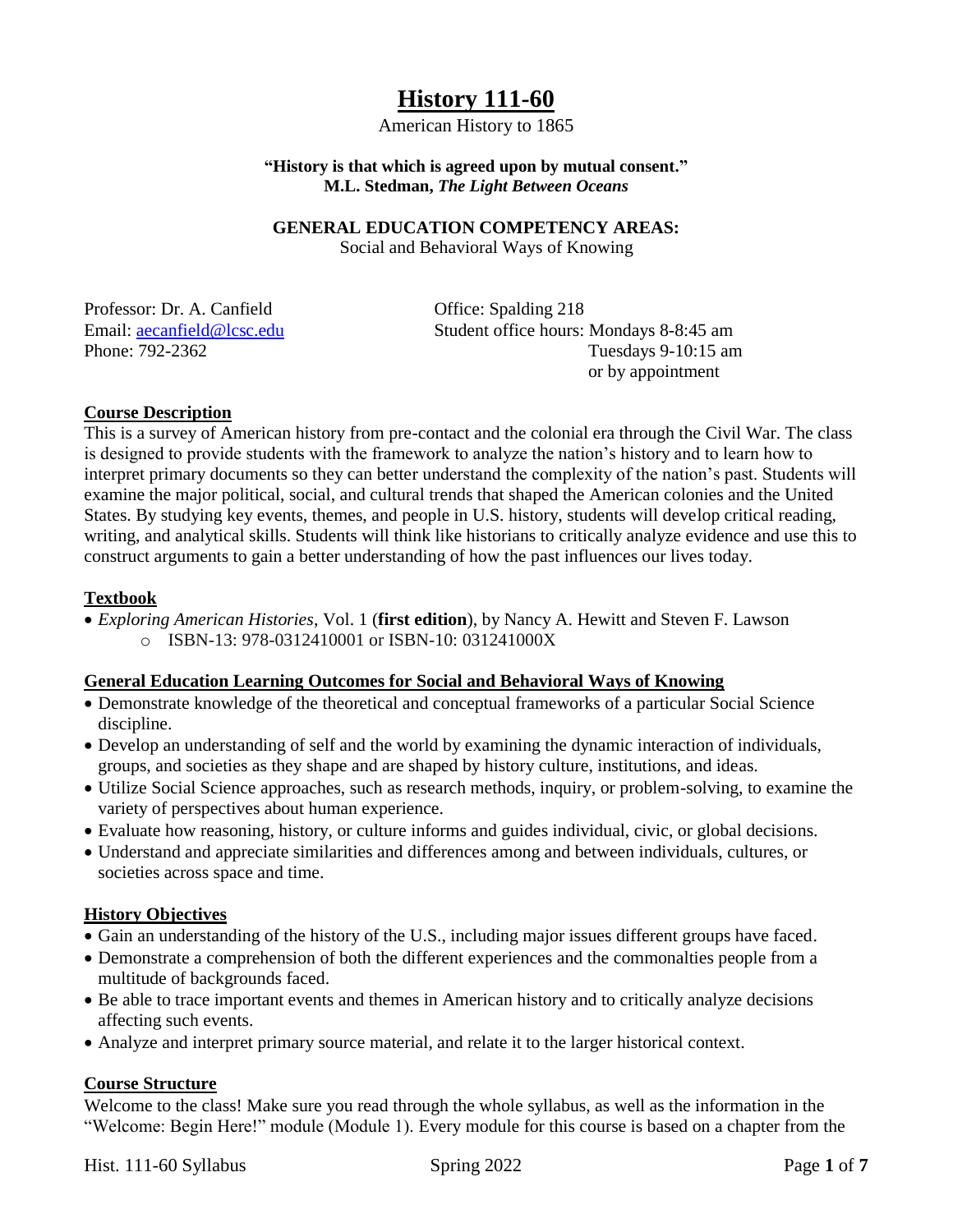textbook, *Exploring American Histories*. You need to make sure that you have the correct volume (Volume 1) and edition  $(1<sup>st</sup> edition)$ . To add to your understanding of the historical content, within each module, there is a short historical overview, lecture notes, a short video lecture that will provide additional content or analysis to help you understand and interpret the readings from the book, and learning objectives. Make sure that you read each chapter, the short module overview, and the lecture notes, watch each lecture video, and access any links that I may have included in a module.

Every module has two **potential** assignments: a quiz and a discussion forum. You **DO NOT** have to complete all the assignments for each module. You will need to take at least eight quizzes (five by midterms) and participate in at least eight discussions (five by midterms). If you take more than eight quizzes or submit more than eight discussions, I will take your top eight scores. There are 13 potential options, one for each chapter. Additionally, there is a short essay option for each chapter, but you only need to complete four of these by the end of the semester. For the essays, you are writing on four of the thirteen chapters. I have blocked them into four different groups for the four total essays with a specific due date for each group: Chapters 1-4 are Group 1; Chapters 5-7 are Group 2; Chapters 8-10 are Group 3; and Chapters 11-13 are Group 4. Within those four groups, you are just writing on ONE of those chapters. You cannot write on two of the chapters for Group 1, one for Group 2, one for Group 3, and then nothing for Group 4. The goal is to spread the essays out so you are delving into different chronological eras and events. Additionally, instead of midterm and final exams, you will write a final research paper, with a topic proposal and annotated bibliography associated with that.

Initial discussion posts are due on Mondays, quizzes are due Tuesdays, and responses to others' discussion posts are due Thursdays. See the course schedule for specific due dates for these and for the essays. Just remember that you are **not** required to do ALL the potential assignments (again: 8 quizzes, 8 discussions, and four essays by the end of the semester, plus the assignments associated with the final research project). Consequently, the gradebook on Canvas can sometimes be misleading. I have to post a grade for each assignment so that Canvas can tally things accurately, and if you skip a quiz or discussion (which you absolutely CAN do with the semester total requirements!), I have to put a Zero score in. Pay attention to the scores for individual assignments and not the running tally; your total scores will be calculated before midterm and final grades are due.

Modules open on Sundays two weeks before assignments are due. While there is some overlap of modules being opened, the general thought is that students should not be working too far ahead or behind other students. We will move through one chapter each week. There are two exceptions to this structure: in two weeks (Week 4 and Week 8) we are covering two separate chapters. Plan accordingly! For those two weeks, there are two potential quizzes and two potential online discussions. All of the assignments (quizzes, discussions, and essays) can be found under the "Assignments" link or within each specific module. The calendar has all of the assignment due dates loaded onto it, and there is a printout in Module/Week 1! Begin" under the link "Course schedule at a glance." Everything is due by 11:59 pm PST on the date noted. Bear in mind, however, that tech support may not be available late in the evening and I am unavailable after 5 pm PST and on weekends.

# **Course requirements and assignments**

**INTRODUCTORY POST:** You are required to respond to an introductory discussion forum. This response is worth fifteen points and is due **by noon on Friday, January 21**. This post will count as your enrollment verification for the course. It is the easiest 15 points of the course, so don't miss it!

**CHAPTER QUIZZES**: There is a ten-question content-based quiz on every chapter of the book (this course does not cover Chapter 14). The purposes of the quizzes are to ensure that students are completing their reading and that they have a firm grasp on important figures and events so that they can fully comprehend and analyze the larger issues. These quizzes are multiple-choice and are worth ten points each. There are 13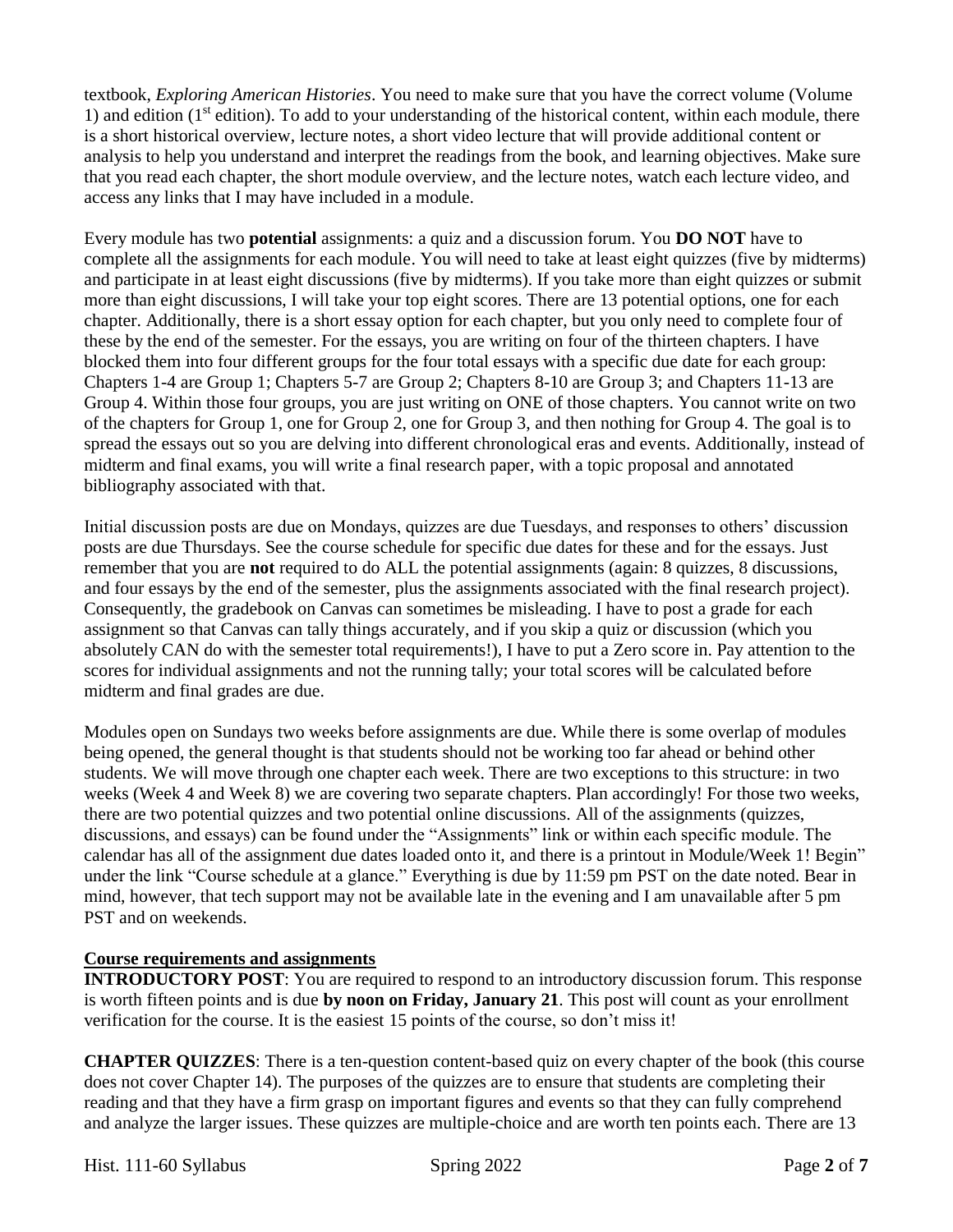potential quizzes, and I will take your top 8 scores (or you can just take 8 quizzes). The quizzes are timed (45 minutes), but must be completed in one sitting. You must finish the quiz once you begin it. You are allowed to use your textbook for these quizzes. Quizzes are due on Tuesdays and the course schedule has the specific due dates for each chapter/module. The quizzes are open for two weeks prior to their due date (please see the course calendar), and keep in mind that once a quiz is open you may submit quizzes at any time before they are due. I **do not** allow make-ups or late work on these quizzes except for in cases of documented and legitimate events (including medical and family issues) that took you away from class for two weeks. If you miss a quiz for any other reason, do not ask for an exception. These quizzes will make up 80 points of your final grade (8 quizzes @10 points each).

**DISCUSSION FORUMS:** For each chapter/module, there are two question prompts in the discussion board section. You will respond online to one of those, so hopefully at least one question is something you are interested in and want to write about. Participating in a discussion forum means that you will also read other students' comments and engage in conversations with them; you can't just post your own comment and get full points. Discussion forums are to be, as the name indicates, discussions. There should be some give and take between students. Your initial responses can be short (one-two paragraphs) as long as they fully answer the questions posed with good analysis and evidence, but you also need to engage in discussions and respond to other students. Your initial response is worth fifteen points, and your responses to other students are worth an additional ten points. You are required to participate in eight discussions total for the semester. Like the quizzes, there are 13 potential discussions (one for each chapter), and you can participate in all of these if you want and I will just take your top 8 scores, or you can just do 8 discussions. You CANNOT just respond to other students' posts for discussion points; if you have not posted your own initial response, I will not grade your responses to others. Your participation in discussion forums are worth 200 points of your final grade (8 responses @25 points each).

There is no hard and fast rule as to how long your posts need to be or how many other students posts you need to respond to for full points, but a general rule of thumb is to aim for around 250 words for your initial response and to respond to at least three other students. Quality matters more than quantity, though, so keep this in mind. Each discussion thread prompt will open with its corresponding module on Sundays two weeks before its due date. Your initial response is due on Mondays, and your responses to other students' posts are due Thursdays. You can respond to students' posts for either question (not just the one you initially responded to). I grade on how well you answered the question posed using historical content, communicated your thoughts in writing, and utilized evidence that demonstrates how you arrived at your analysis. There is a rubric for these responses which you can find with each question. Please see the course calendar for the specific due dates for these posts. The Canvas calendar will give you a reminder on the due dates for initial responses but **not** for responding to others (I can only set one due date per discussion, so I went with the initial post date). Don't forget to respond to others!

**DOCUMENT ANALYSIS ESSAYS:** You are required to write four short essays for this course based on the **"Two Views" primary documents** that can be found in each chapter. You are not writing on every chapter. There are four groups of chapters, and you will choose one chapter for each group. Group 1 is Chapters 1-4 and this first essay is due **Feb. 11**. Group 2 is Chapters 5-7 and this essay is due **March 4**. Group 3 is Chapters 8-10 and this essay is due **March 25**. Group 4 is Chapters 11-13 and this final essay is due **April 22**. You can always submit early, too. Please see the overview and instructions on Canvas (in the module labeled "Primary Document Analysis Essays"). These papers need to be two FULL pages (doublespaced, Times New Roman, 12-point font, one-inch margins), minimum, and they are worth 100 points each. They need to be completed in Word and submitted through the course site under the links within the document analysis essays section (found under "Assignments" as well as links in each individual module). Each chapter provides one "Two Views" option for a total of thirteen possibilities. You only need to complete four of these papers for the entire course (one in each of the groups listed above). You CANNOT submit one essay in Group 1, and then three in Group 2, and then none for Groups 3 and 4. These papers are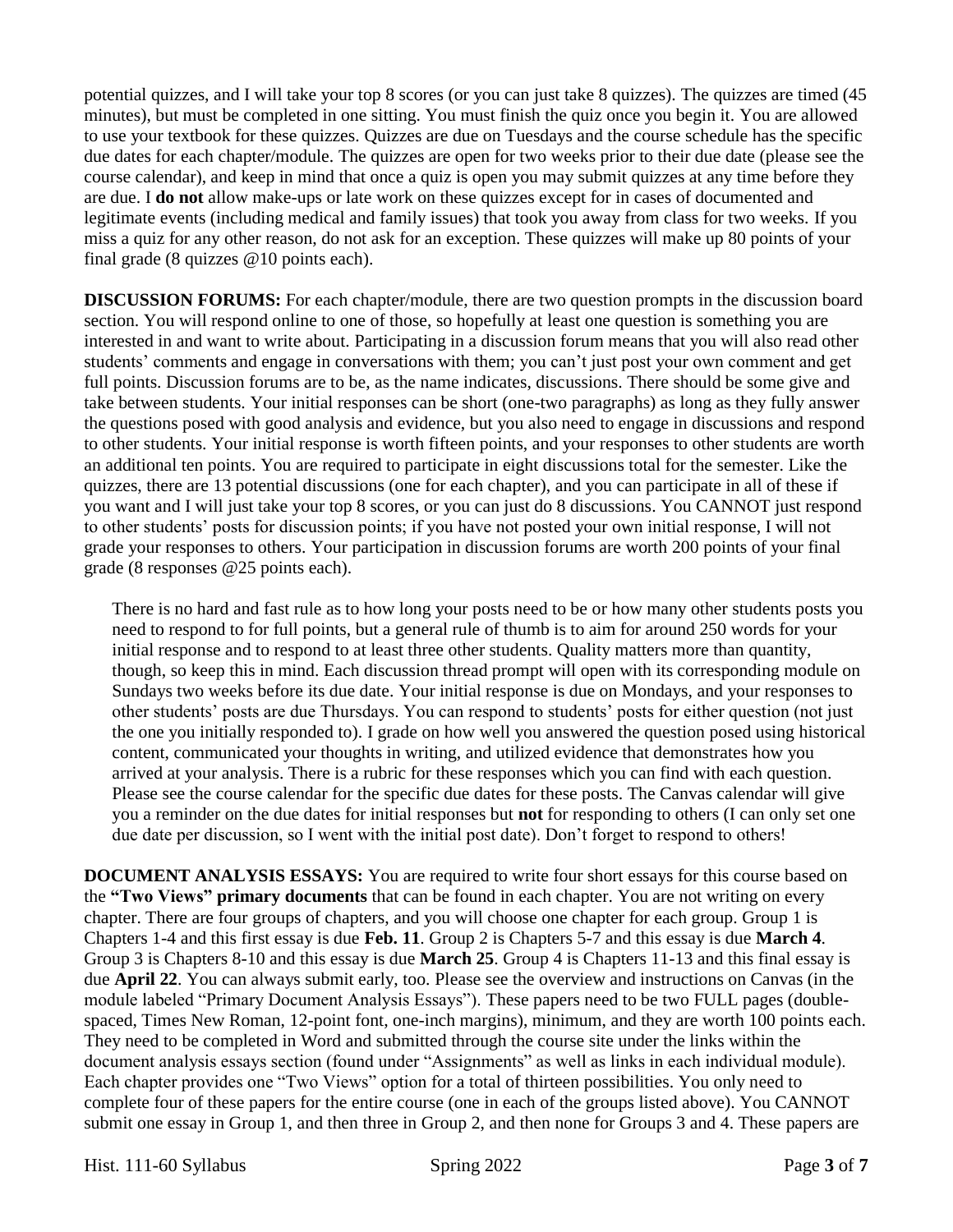worth 400 points total (4 papers @ 100 points each). There is a rubric for how I will grade your essays on the assignment link page for each essay link. The documents are based on the **FIRST** edition of the book. If you have another edition, you can find the correct documents in the "Document Analysis Essays" module on Canvas, or within each module (each module corresponds to a chapter). You must write on the correct documents (titles, document numbers, and page numbers are noted on each assignment and in the course schedule).

**FINAL RESEARCH PROJECT**: This project is the major assignment for the course and the paper itself (6-8 pages) is worth 250 points. There is also a topic proposal for this paper worth an additional 15 points and an annotated bibliography worth 40 points. You are going to spend a good amount of time researching this, so make sure it is a topic or project in which you are interested. There are a variety of project types that will be allowed for this assignment, and you can find your options on Canvas in the module labelled "Final" Research Project." Some are traditional research papers (with prompts to guide you), but most are creative ways to approach history and are designed to get you to delve more deeply into a topic or theme that interests you. All the options require outside research, but I am available by phone, video conference, or email to talk with you about your projects if you have questions, need help, or just want to bounce some ideas off of me.

To help you get started and keep you on track, I am requiring that you submit a topic proposal in Week 9. In this, you need to identify which of the final research topics (again, from the list I am providing) you are choosing for and how you think you are going to approach it. The goal with this is to make sure you are thinking about your topic early enough to really get going on your research. For this topic proposal, you need to do more than just restate which prompt you will be exploring; you need to be specific on how you are approaching it. For example, if you choose the prompt on the historical road trip, you need to identify the theme you are exploring in the trip, and at least a few of the locations/destinations. You cannot just say you are going to research the road trip option. I can provide you book or article suggestions once I know your topic area. This short topic proposal, due **March 16**, is worth 15 points. I have provided a sample topic proposal in the module for Week 9, as well as in the Final Research Project module. Make sure you look at this topic proposal example before you submit this assignment! There will be no other assignments due that week, which sounds great except to accommodate for that, I am combining Chapters 8 and 9 into one module the week before (which means reading two chapters, and potentially taking two potential quizzes and potentially participating in two online discussions). Plan accordingly! If you change your topic or switch which essay prompt you are responding to after you submit this assignment, you will need to get approval from me.

With your research paper, you are required to also submit an **annotated bibliography**. This will be in addition to a works cited page at the end of your final research paper (in whatever style you are most comfortable with, such as MLA or APA), and you still need to cite your work in the body of the paper itself so I can see where you found specific information. An annotated bibliography includes the basic information of the source (author, title, date of publication, etc.), and it also includes a brief summary of the source and how you used it. Please see the sample on Canvas in the Final Research Project module for how this can be done. You need at least **THREE** out-of-class sources for your final project. Primary sources are those created at the time, such as letters, diaries, speeches, photographs, newspaper articles, etc. Secondary sources are written later, are researched, and include analysis or interpretation of events. In our course textbook, you will see a variety of primary sources (and they are explicitly labeled) and you will be analyzing some of them in your document analysis essays. The textbook itself is an example of a secondary source. There is an example of an annotated bibliography along with some suggestions and instructions in the Final Research Project module. The annotated bibliography is worth 40 points.

Your **final research project** and the **annotated bibliography** are both due by **11:59 pm on Tuesday, May 10**. There is an example of an annotated bibliography along with some suggestions and instructions in the Final Research Project module and in the Week 9 module. The annotated bibliography is worth 40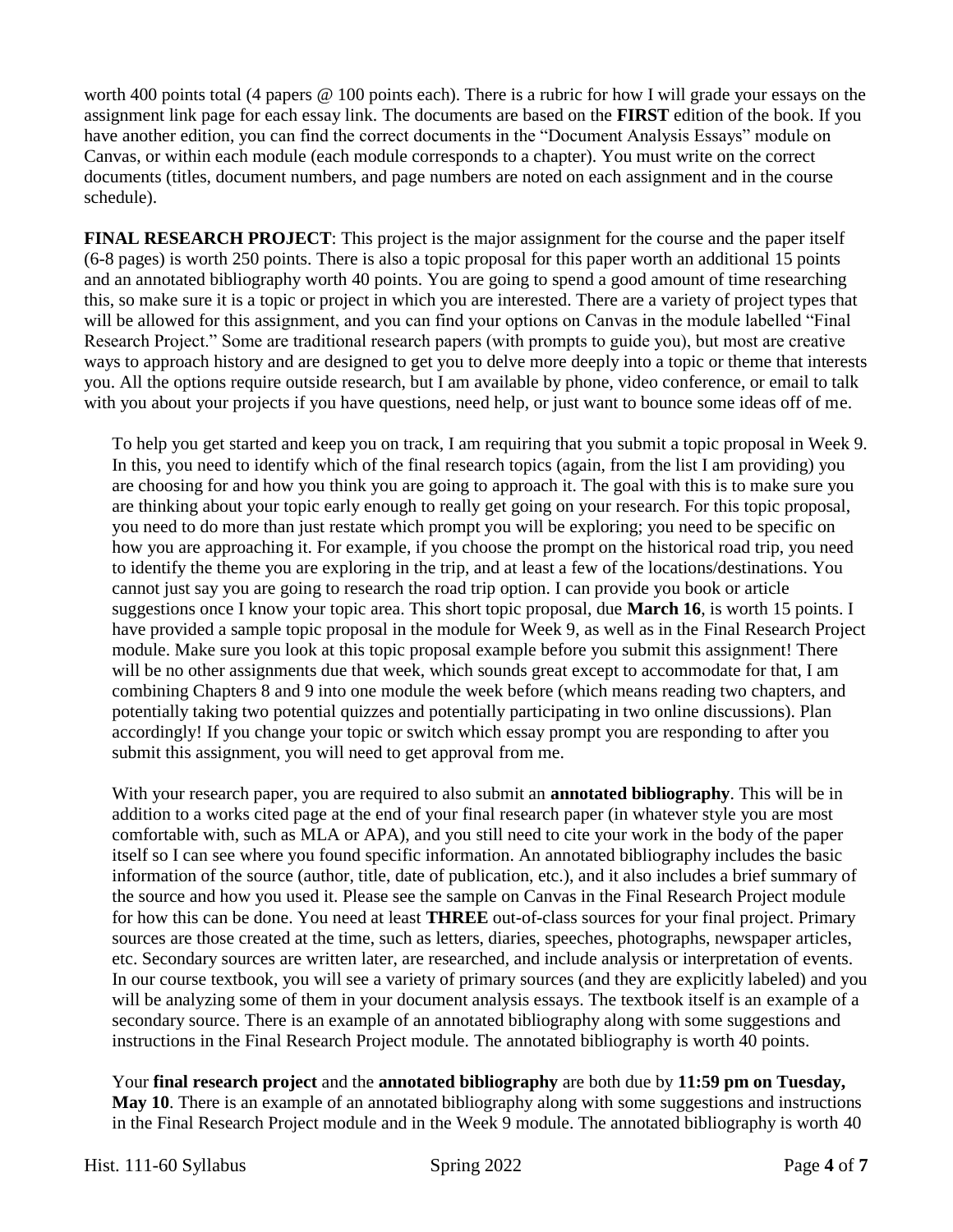points and the final paper is worth 250 points. To make sure you have enough time to research and write this final paper, there will be no new content for the last three weeks (Weeks 14-16) of the semester. The course content will be focused in the first 13 weeks of the semester. The last three weeks of the semester, including finals week, will be spent working on final research projects. This will require us to move rather rapidly through the material. Again, in general we will cover one chapter per week in class, but there are two weeks (Weeks 4 and 8) where we will cover two chapters, so make sure you are ready for those!

#### **Miscellaneous class information**

**Late assignments:** Assignments are due on the day noted on the course schedule and in the Canvas calendar. All work will be submitted through Canvas. Late work will be accepted for the discussions, essays, and topic proposal, but not for quizzes, the final research project, or the annotated bibliography. Late assignments will lose five percent for each day late, including weekends, and **won't receive any feedback**. Late assignments also have a one-week deadline, after which I will no longer accept them without documentation demonstrating why you could not get your assignments in on time.

**Excused absences:** If you need to take some time away from classes due to events in your life, just let me know. Stay in communication with me if issues come up and I can be understanding. Excused absences can include jury duty, school-related activities, documented emergencies, etc. If you have a documented excused absence, let me know as soon as you can so I can work with you.

**Student office hours:** While I am in my office often, I reserve Mondays from 8-8:45 am and Tuesdays from 9-10:15 am just for students. These times are for students to come in and meet with me, or call me on my office phone. If you have questions about assignments or course content, or just want to discuss history, class, or even college in general, this is a great time to stop in. I will require masks in my office for the entire semester. I can also meet with students virtually. If you would like to meet on Zoom, you will need to make an appointment with me. Just email me so we can set up a time. If my office hours in general don't work for your schedule, please email me and we can find a better time.

**Classroom Etiquette:** Basic "rules of respect" will be observed at all times in this course. Some of the discussion prompts or responses might bring up sensitive subject matters in this class including, but not limited to, issues of race, ethnicity, class, gender, religion, and politics. Since history is open to multiple interpretations, disagreement is fine—but disagreements are to be grounded in interpretation with evidence. They must be targeted at *ideas* and they must be delivered respectfully. Personal attacks against individuals *will not* be tolerated.

**Diversity/inclusivity**: One of my goals for this class is to create and foster a learning environment that supports a diversity of thoughts, perspectives and experiences, and allows for feelings of inclusivity for all students' identities (including race, gender, class, sexuality, religion, ability, etc.). If you have a name and/or set of pronouns that differ from those that appear on my class roster, please let me know. As we all work with each other, let's be mindful that we are all constantly in a learning process, especially as it comes to diverse perspectives and identities. If something was said in one of the online discussions that made you feel uncomfortable, please talk to me about it. As we will be discussing sometimes sensitive and challenging material in class, we need to work together to create an atmosphere of trust and safety in this class. We will work together to foster an environment in which each class member is able to hear and respect each other. If this is not happening, please let me know so we can find solutions. If you need to miss class for any cultural or religious reasons (including holidays), please let me know so we can find a way to keep you caught up.

**Accommodations:** Students requiring special accommodations or course adaptations due to a disability and/or a health-related issue should contact Accessibility Services at 208-792-2677 or by visiting their office at LIB 163. The [Accessibility Services](https://www.lcsc.edu/accessibility-services/student-information) webpage is a helpful place to start, as well Official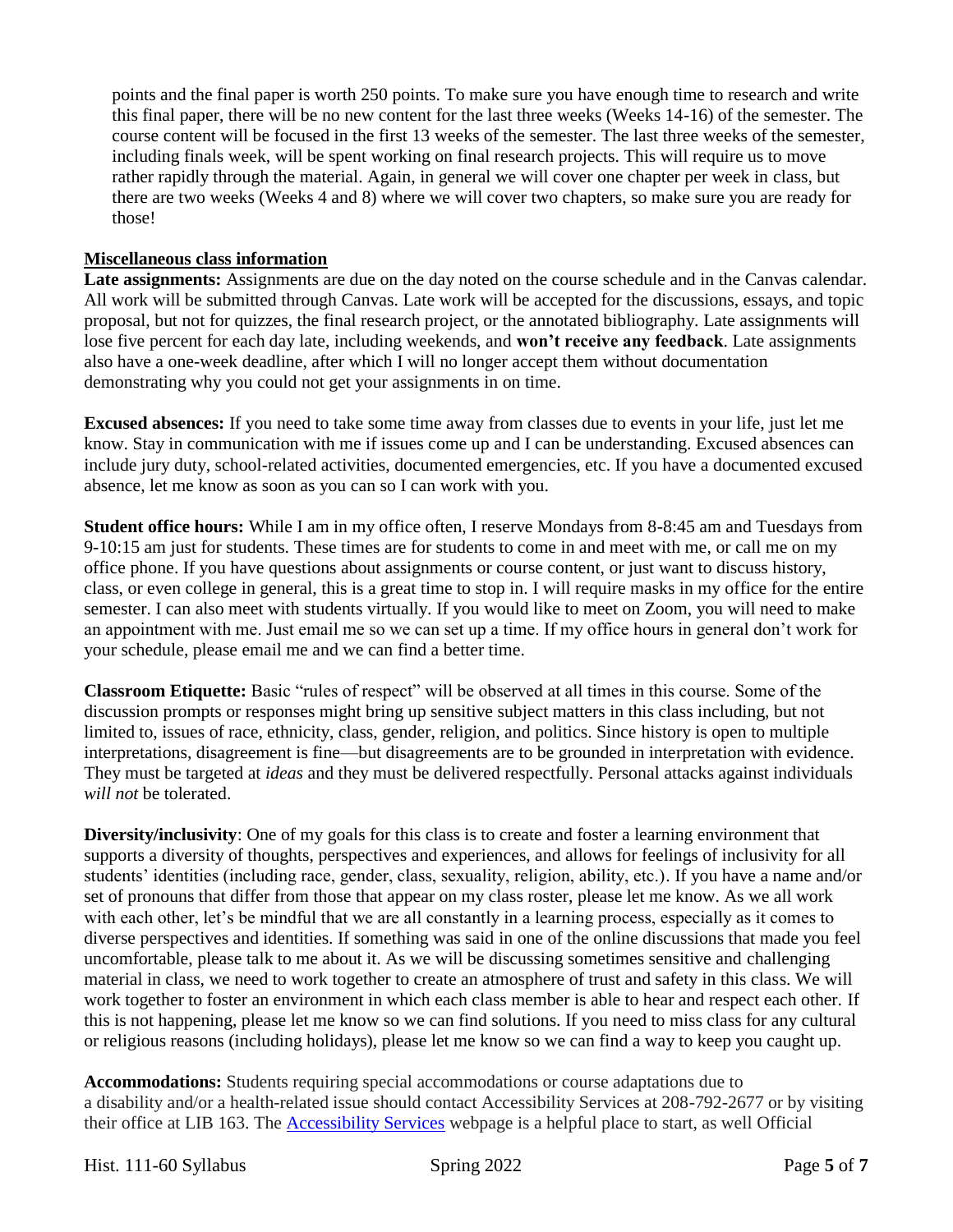documentation may be required in order to receive an accommodation and/or adaptation. I am happy to work with you so that you can be successful. Please communicate with me and the Accessibility Services office so we can do this.

**Email:** Make sure you use my correct email [\(aecanfield@lcsc.edu\)](mailto:aecanfield@lcsc.edu) or the email feature in Canvas. I am not responsible for emails sent to an incorrect address. I will always respond to let you know that I received your message. If I have not replied within two working days, assume that I did not get it. I only check my work email during work hours (Monday-Friday, 8am-5pm), so don't worry if you don't get a response from me to an email sent in the evening or on the weekend. If you are emailing me outside of the Canvas email system, please put HIST 111-60 in the subject line.

**Academic Integrity:** Academic honesty is expected of all students. Academic dishonesty includes plagiarism (the use of someone else's *words or ideas* without acknowledgement), cheating on assignments or exams, multiple submissions, or assisting someone else in committing academic dishonesty. Academic dishonesty is a serious offense and will be treated as such. Violations of academic honesty will be reported to the appropriate school officials and you **will fail the course**. No exceptions.

**Feedback:** My goal is to provide timely and constructive feedback on all of your assignments. Your quizzes will be graded as soon as you submit them; however, you will not be able to see correct answers until after the due date has passed. For discussion posts, you will receive feedback and grades within seven days following when responses to others students were due. For all other assignments, you will receive feedback and grades within two weeks (but my aim is still closer to one week). If for some reason I am unable to meet these deadlines, I will announce it. Barring any unforeseen emergencies, though, this shouldn't be a problem. **Late work will not receive feedback.** Look for the personal/confidential feedback after I submit your grade.

**Course expectations:** I expect college students to be self-directed and self-motivated learners. This is even more important in an online class. You need to successfully manage your time and keep on top of all assignments and due dates. Please take responsibility for your own learning. The general rule of thumb for all college classes is that for every credit hour in class, you are also spending 3 hours outside of class. This means that for a 3-credit class, you are spending 3 hours/week in the class and 9 hours/week preparing for it (studying, reading, writing, etc.). For this class, I expect you to be logged on at least two times each week and you should expect to spend between 9-12 hours per week on this course. I want you to be successful, and am here to help you. If you need assistance, have any questions, or are struggling at any time, please contact me. Reminder: you do not need to participate in every discussion or take every quiz. There may be some weeks that are assignment-heavy for other courses—keep this in mind as you plan your work for this class. Also keep in mind that working on your final research paper will take time throughout the semester. Plan accordingly.

**Incomplete policy:** I understand that unforeseen circumstances can arise in students' lives, especially now, making them unable to complete a course. You can request an Incomplete Grade (I) in certain circumstances; however, you will only have one semester to make up the work before the I turns into an F grade. To receive an Incomplete, you need to discuss the issues and options with me, and then make a "formal" request (an email is fine). You need to have completed at least 80% of the work for the course (including written assignments and participation). Please contact me as soon as you can if you believe you will need an Incomplete. Pay attention to the dates in the syllabus for dropping courses and withdrawals, as well. My mantra over the last year has been all about flexibility and compassion. **There is much out of control in everyone's lives right now and I am here to help you succeed in this class however I can. Just try to stay in communication with me if things change suddenly on you, as things have been prone to do these last few years.**